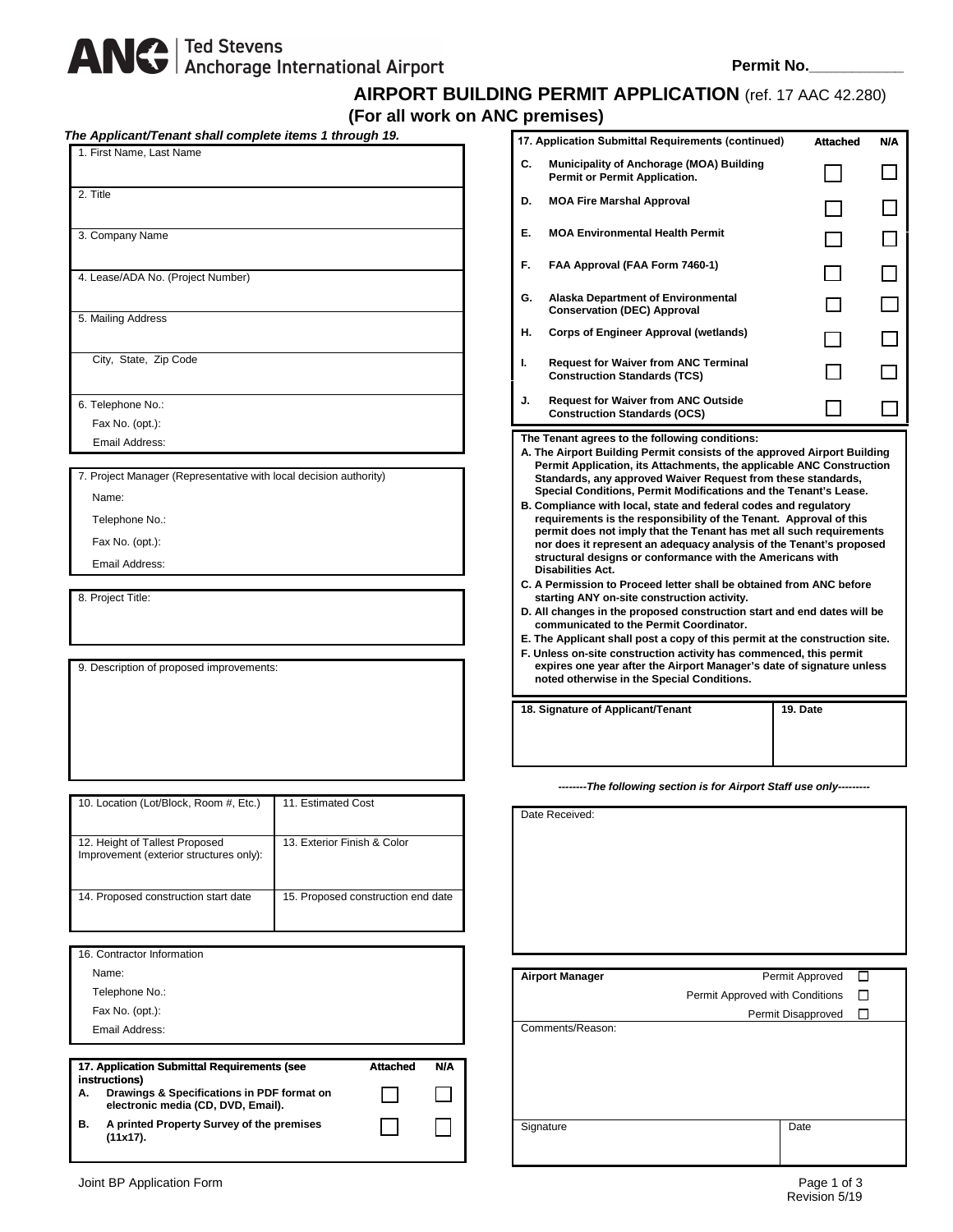

## **AIRPORT BUILDING PERMIT APPLICATION** (ref. 17 AAC 42.280) **(For all work on ANC premises)**

- Item 1: Enter the name of the person applying for the Airport Building Permit in this box. For improvements on leaseholds, this must be the person designated on the Airport Lease Agreement or a tenant employee having signature authority. For ANC projects, this is the Section Head. Permit applications signed by others, including sub-lessees, architects, engineers and contractors working for the lessee, will not be processed. Call Airport Leasing at 266-2420 if you are uncertain who can apply for this permit.
- Item 2: Enter the Applicant's title.
- Item 3: Enter the company name.
- Item 4: Enter the Tenant Lease/ADA number under which the improvements are being made. (For ANC projects, enter the project number).
- Item 5: Enter the company's mailing address
- Item 6: Enter the applicant's phone and email address (fax optional).
- Item 7: Enter the Project Manager's name, telephone and email address—fax optional. (Project Manager is the local Tenant or ANC representative with the authority to execute the improvements being proposed).
- Item 8: Enter a short, descriptive title for the project.
- Item 9: Describe the proposed improvements (type, size, quantity, etc) If additional space is needed write "See Attached" and include a separate attachment with the description.
- Item 10: Enter the location by Lot/Block and/or facility name, and room number(s) where the construction is proposed.
- Item 11: Enter the total estimated cost.
- Item 12: For exterior structures, enter the height, in feet, of the highest feature or element.
- Item 13: For exterior structures, enter the type of exterior finish and color.
- Item 14: Enter the proposed construction start date  $(allow 2 - 4 weeks for permit processing).$
- Item 15: Enter the proposed construction end date for substantial completion and/or occupancy.
- Item 16: Enter the Contractor's name (if selected), telephone and email address—fax optional. Contractor is the licensed general contractor or specialty contractor under contract with the Tenant/ANC to construct the improvements being proposed. (Self-



performed work is limited under state and municipal codes. Refer to AS 08.18, 12 AAC 21)

- Item 17: Review the list of submittal requirements and mark those not applicable to the project. Collect the submittals required by the project, mark the form as appropriate and enclose them with the Building Permit Application. See the following for additional explanations of the Attachments:
	- a. Drawings & Specifications: Whenever possible, these should be delivered as PDF files, along with specifications or project manuals, on electronic media. If electronic document files are not available, drawings and specifications may be submitted as printed documents (11x17 preferable). Documents should depict all construction work proposed for each design discipline. Drawings must be stamped as required by law. When appropriate, for exterior work, provide a drainage plan, including elevations, grades, and size of drainage